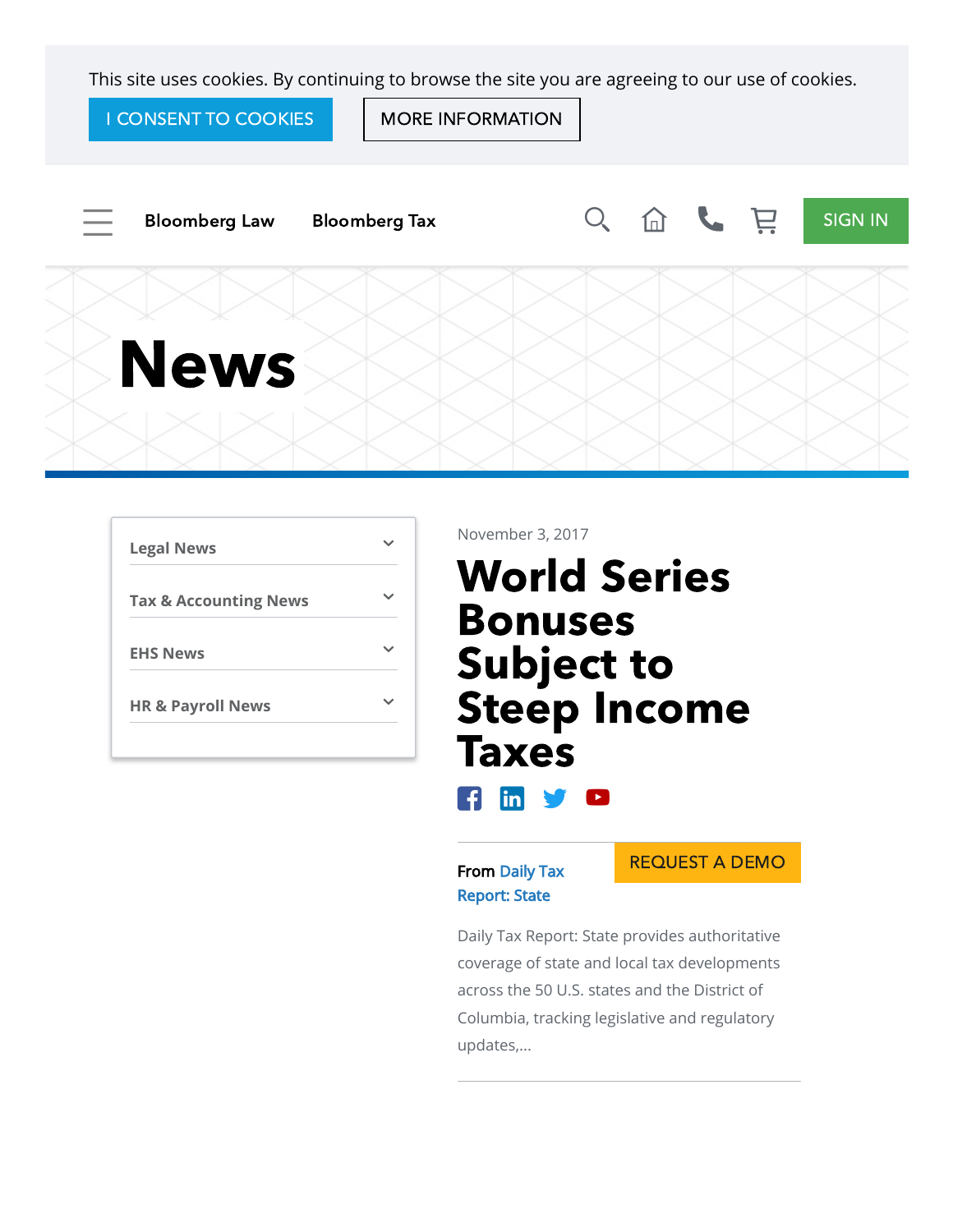The Houston Astros are World Series champions, having defeated the Los Angeles Dodgers in seven games. However, both teams are entitled to a hefty bonus—and the income taxes that come along with it.

Each Astros player will see an estimated \$368,872 bonus. After an array of taxes and fees, the players will pocket approximately \$200,560. Each Dodger player can expect an estimated \$261,805 bonus, with an after-tax and fee total of \$110,179.

Dr. John Karaffa, president of ProSport CPA, told Bloomberg Tax that players are aware of the large tax burdens, even on bonuses.

"The playoff bonus pool is quite large and very lucrative to the players. The fortunate recipients of the bonus pool are quite grateful for the benefit. I hear no complaints," he said. "From my experiences in dealing with the more than 500 professional athletes we serve, they absolutely are aware that taxes take such a large portion of their pay, almost half in some cases."

The disparity between the gross and net figures is due to a handful of factors, including federal and state taxes, "jock taxes" and agent fees.

Collective Bargaining Agreement

Each team gets to dictate the division of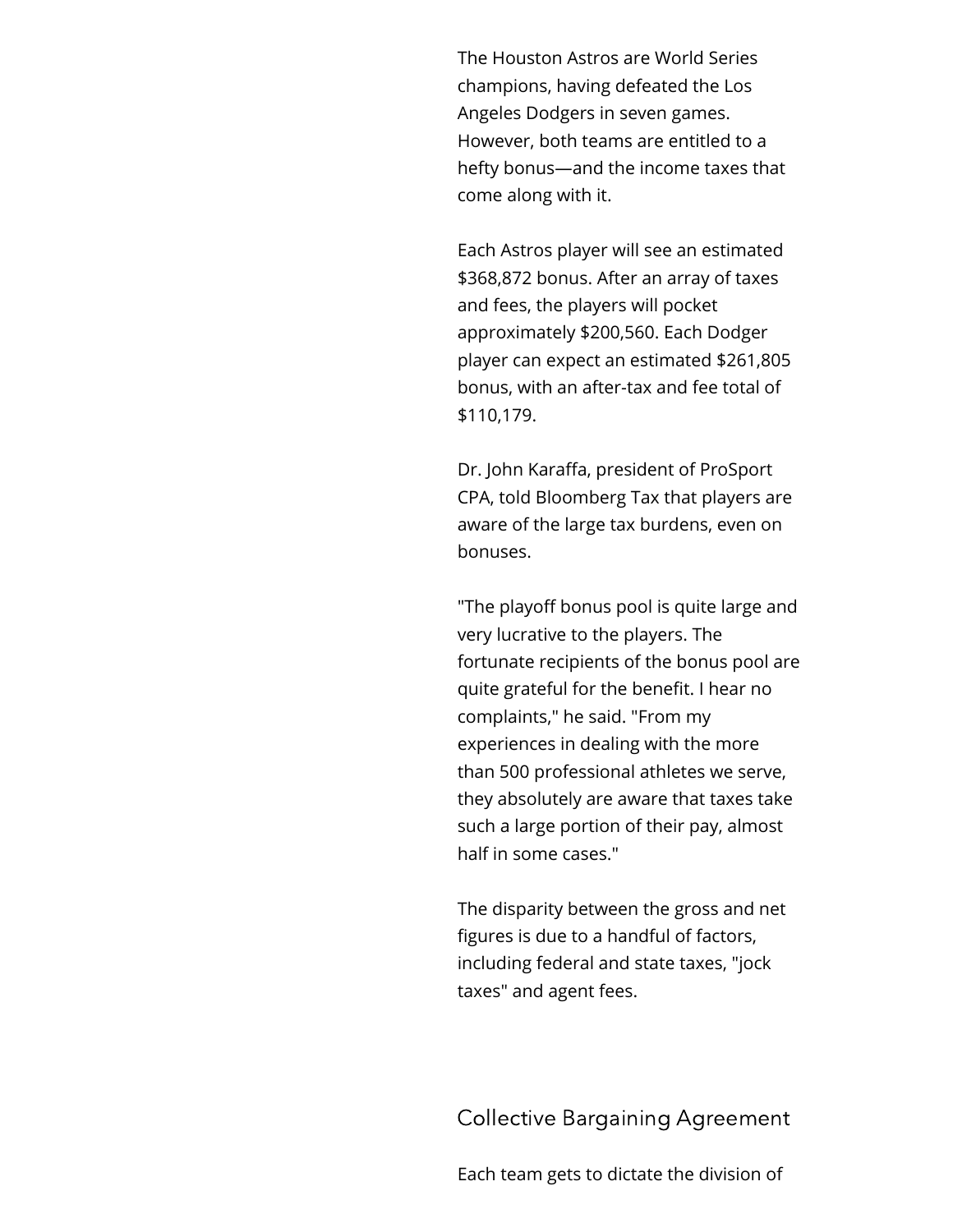its respective bonus. Under Major League Baseball's collective bargaining agreement, players of each club vote on how full shares of the bonus will be made available. Teams may also elect to use portions of their bonus for partial shares or cash awards.

Because the total bonus pool figures aren't released until December, Bloomberg Tax estimated the bonus amount based off the 2016 bonus poolin which the World Series champions received \$27,586,018 and the runner-up received \$18,390,679.

The 2016 Chicago Cubs set aside \$3,240,466 for partial shares and cash awards, while the Cleveland Indians set aside \$2,682,378. The Cubs elected to split its bonus into 66 full shares, while the Indians split its bonus into 60 full shares.

Brett Dimas, financial advisor at McLean, Va.-based sports agency Octagon Financial Services, cited MLB's 2017-2021 collective bargaining agreement when explaining the bonus breakdown, which is made up entirely of ticketing revenue:

#### [LEARN](https://www.bna.com/taxandaccounting/) MORE [Also available on](https://www.bna.com/taxandaccounting/) Bloomberg Tax

Designed by tax practitioners for tax practitioners, Bloomberg Tax is a complete, comprehensive tax research solution that will help you access expertise, news and analysis, and practitioner-developed tools. An easy-touse interface and improved search deliver the fastest and easiest access to the expert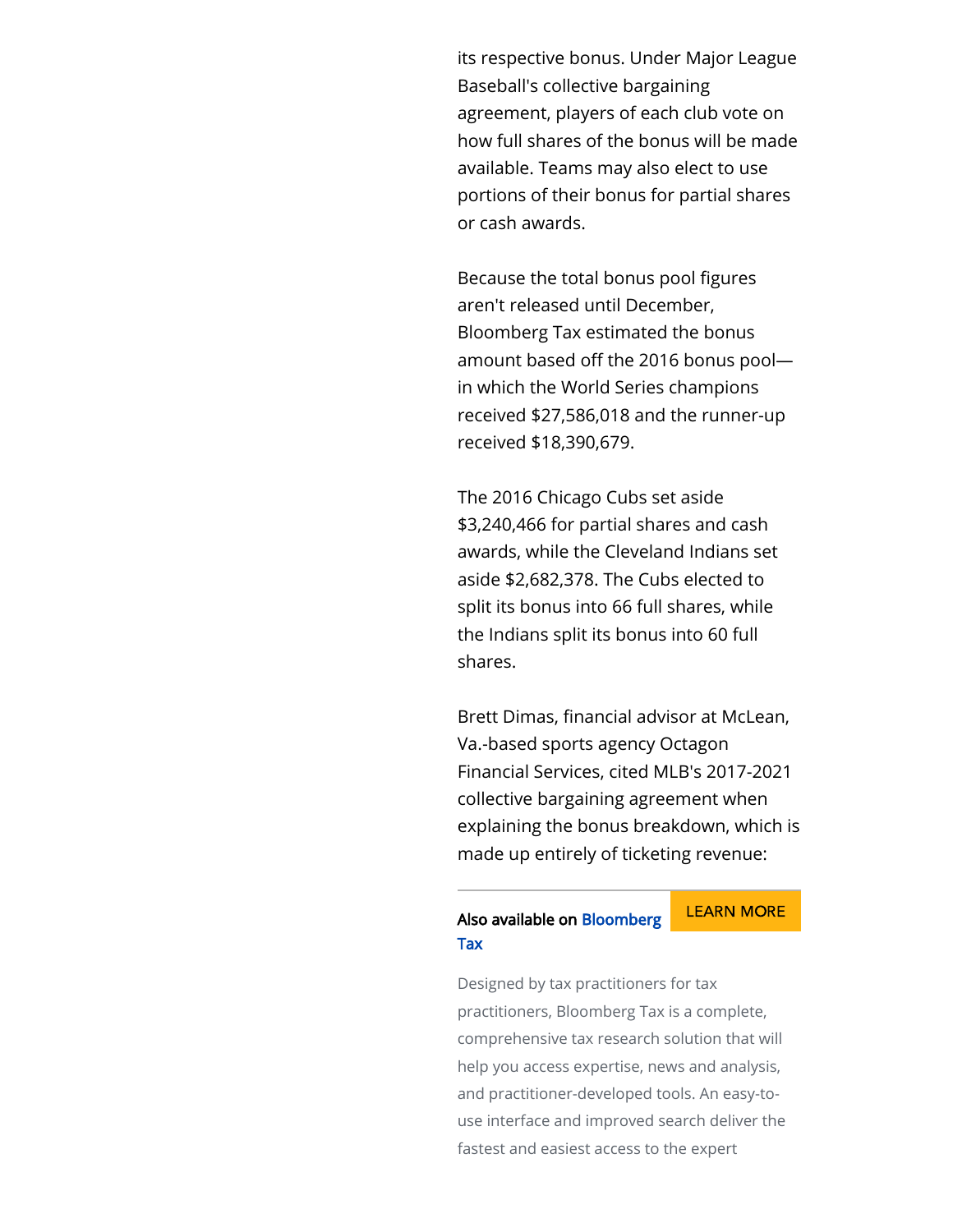analysis, in-depth news, extensive primary source material, and full range of practitionerdeveloped tools only available from Bloomberg BNA. We've got tax reform covered. The "Tax Cuts and Jobs Act" is the most substantial changes to the U.S. tax system since 1986. Our editors, reporters, and network of leading practitioners are tracking, reporting, and providing insights and analysis on the new legislation. Try Bloomberg Tax and see for yourself how the next generation in tax research can help you get to the right answer faster and more efficiently.

- 60 percent of total gate receipts from the first four World Series games;
- 60 percent of total gate receipts from the first four games of each league championship series;
- 60 percent of total gate receipts from the first three games of each division series; and
- 50 percent of total gate receipts from each wild card game after deducting the traveling expenses of visiting clubs.

In fact, every ball club that reaches the playoffs gets a piece of the pie, but the distribution of the total pool grows the further a team plays into the postseason. The World Series winner collects 36 percent of the total pool, while the runner-up collects 24 percent of the pool. League championship series losers (2) collect 24 percent of the total pool, and division series losers (4) collect 13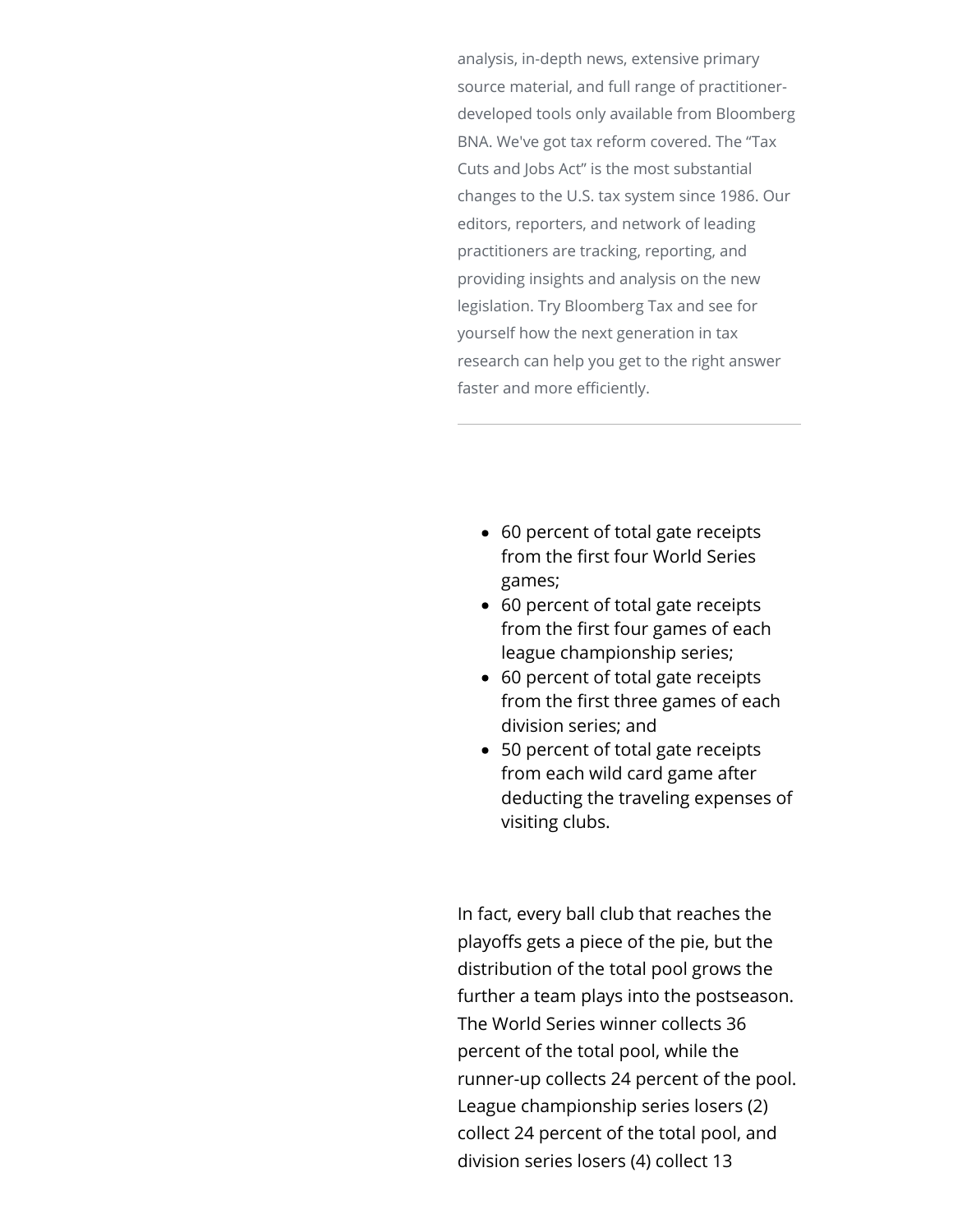percent. Wild card losers (2) collect 3 percent.

## Biggest Impact

The initial and biggest blow to each player's share is federal income tax, as each player falls into the 39.6 percent tax bracket. For the champion Astros, each player would pay \$146,073 in federal taxes. Each Dodger would face a \$103,675 federal income tax bill.

Next comes states taxes. Texas doesn't have a state income tax, so Astros players residing in the Lone Star state avoid a state levy. Meanwhile, Dodger players residing in California are subject to the nation's highest income tax at 13.3 percent. Each Dodger player would lose \$34,820 from their bonus.

## Duty Days, Other Taxes

Every professional athlete pays jock taxes, which are calculated by the amount of days a player contributes to "incomerelated work" in a state administering an income tax.

Days spent in foreign jurisdictions are called "duty days" and are counted on the first day of MLB Spring Training by every state except Arizona and Michigan, which